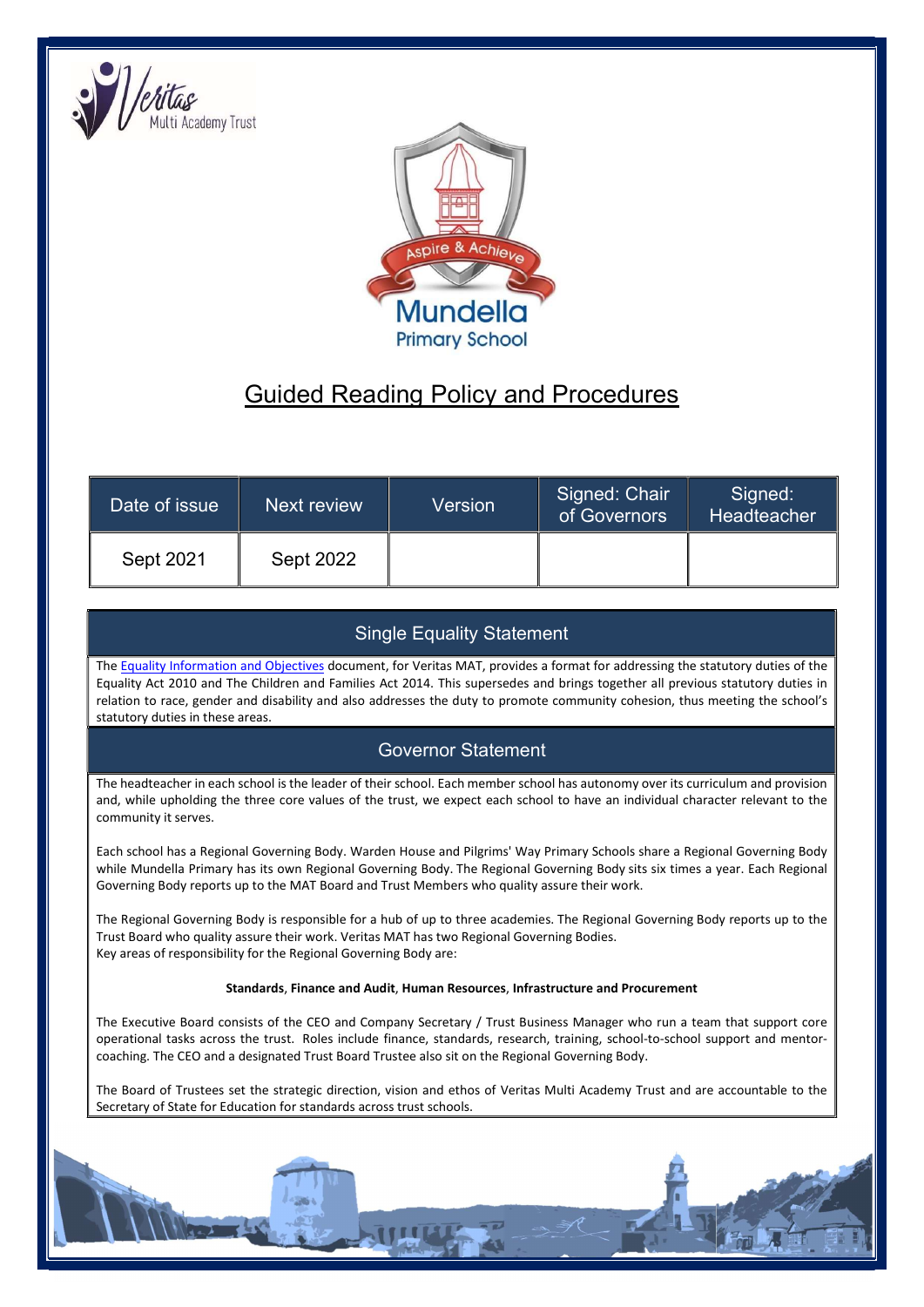## Policy Statements

### Introduction.

At Mundella Primary School we strive to ensure that all children become successful, fluent readers. We believe that children who read well by the age of 11 have the door opened to new discoveries and wider interests, to knowledge, creativity and confidence. Reading is the key to unlocking every child's full potential and opens up a world of possibilities. Our children first 'learn to read' and then 'read to learn'. This policy promotes a consistent, high quality reading provision through daily guided practice.

#### Aims

- To provide a rich and stimulating reading environment.
- To enable children to read with confidence, accuracy, fluency, understanding and enjoyment.
- To foster an enthusiasm for and love of reading for life.
- To ensure that all children are taught to read at the appropriate level and that reading with a teacher is not simply an opportunity to practise.
- To identify accurate levels of attainment in reading for each child.
- To develop comprehension skills of inference and deduction.

#### **Objectives**

To enable all children to:

- Learn to read following the guidelines of the Early Learning Goals and the National Framework for Literacy.
- Read for interest, information and enjoyment.
- Read a range of texts including fiction, non-fiction, play-scripts and poetry appropriate to their ability, both in book format and on screen ICT texts.
- Read regularly at school and at home.
- Talk confidently about their reading.
- Be able to use a full range of reading cues (phonic, graphic, syntactic, contextual) to read and be able to correct their own mistakes. Our teaching will however reflect that phonics should be the prime approach children use in learning to read.
- Develop confidence in their ability to select reading material independently.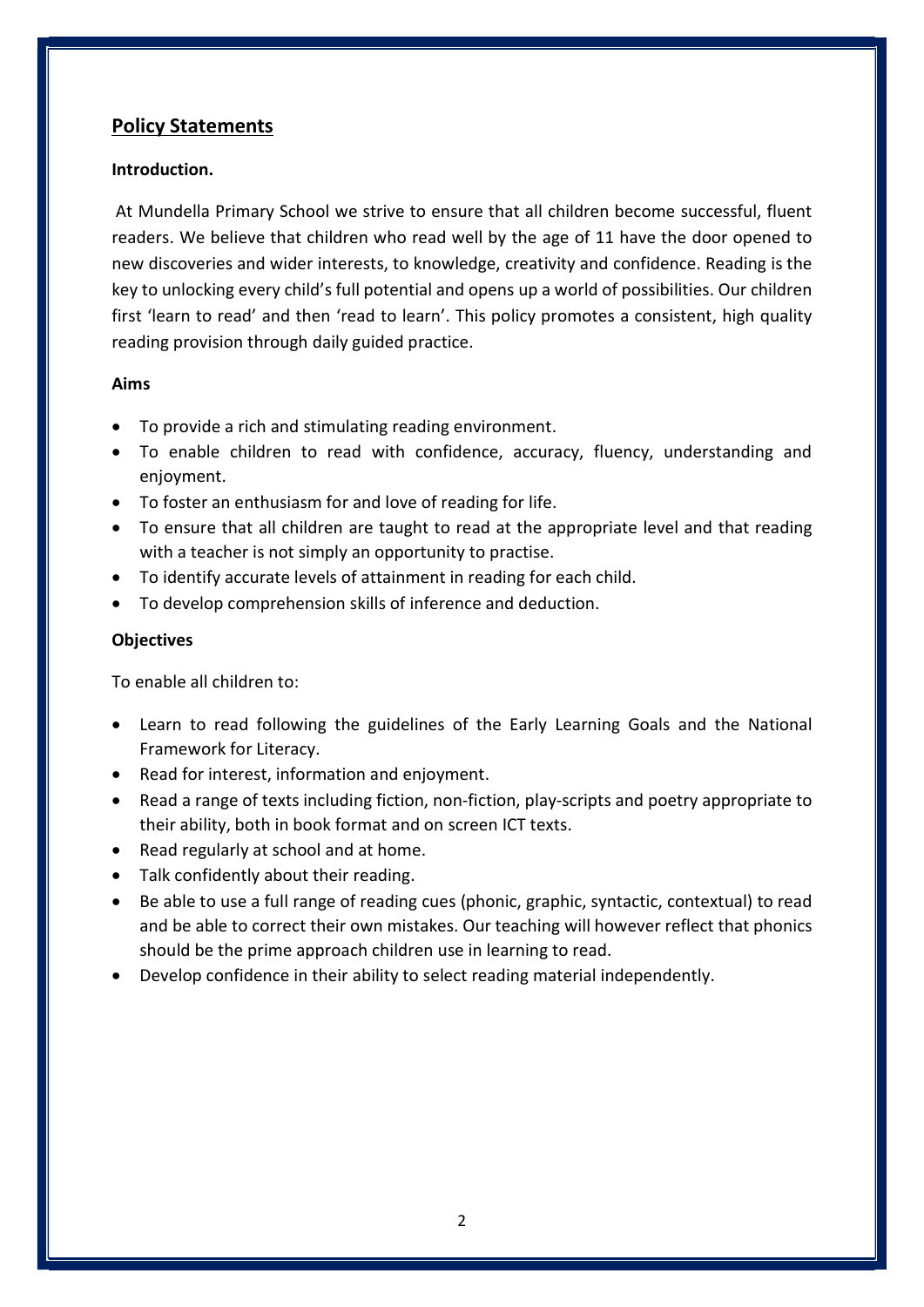## Procedures and Guidance

#### Time Allocation and Guidance

Daily Guided Reading occurs outside of the main English session and lasts for at least 25 minutes. In EYFS, the teaching of reading will initially occur as shared reading with the class teacher and teaching assistant. Children will then begin to participate in 'Guided Reading' sessions by Term 3. This may only be for 10-15 minutes in the very early stages, in groups of up to 6 children. Our aim is that by Term 5 of EYFS the majority of children will be participating in guided reading on a weekly basis.

In Key Stages 1 and 2, all classes will have a daily allocated guided reading slot in the timetable, usually after lunch for 25 minutes. Each reading group will have one guided reading session a week with the class teacher and in most classes a session with the teaching assistant. The planning and assessment of progress for guided reading is the responsibility of the class teacher for all children.

In most classes there will be a carousel of activities in place but during some weeks there may be whole class activities, pairing of different year groups and other combinations that support the learning.

The carousel of activities should have reading based tasks and groups should be structured with the following:

- 1. Guided reading with teacher;
- 2. Independent follow up work in reading books following guided reading session with teacher.
- 3. Pre reading or focussed follow up reading and discussion with the teaching assistant.

Specific ground rules should be agreed and understood that enable adults leading guided sessions to do so without interruption. Quiet, calm and focused classrooms are most conducive to quality guided reading.

Guided reading books are used by all pupils from Year 1 to 6 for recording book reviews, comprehension tasks or follow up work to a guided reading session.

For all readers the focus of a guided reading session should be firmly upon challenging questions generated from the teacher using the content domain prompts. These are in KS1 enjoy, decode, define, retrieve, sequence, infer, predict. In KS2, the content domains are enjoy, decode, define, retrieve, infer, predict, compare, explore, relate, summarise.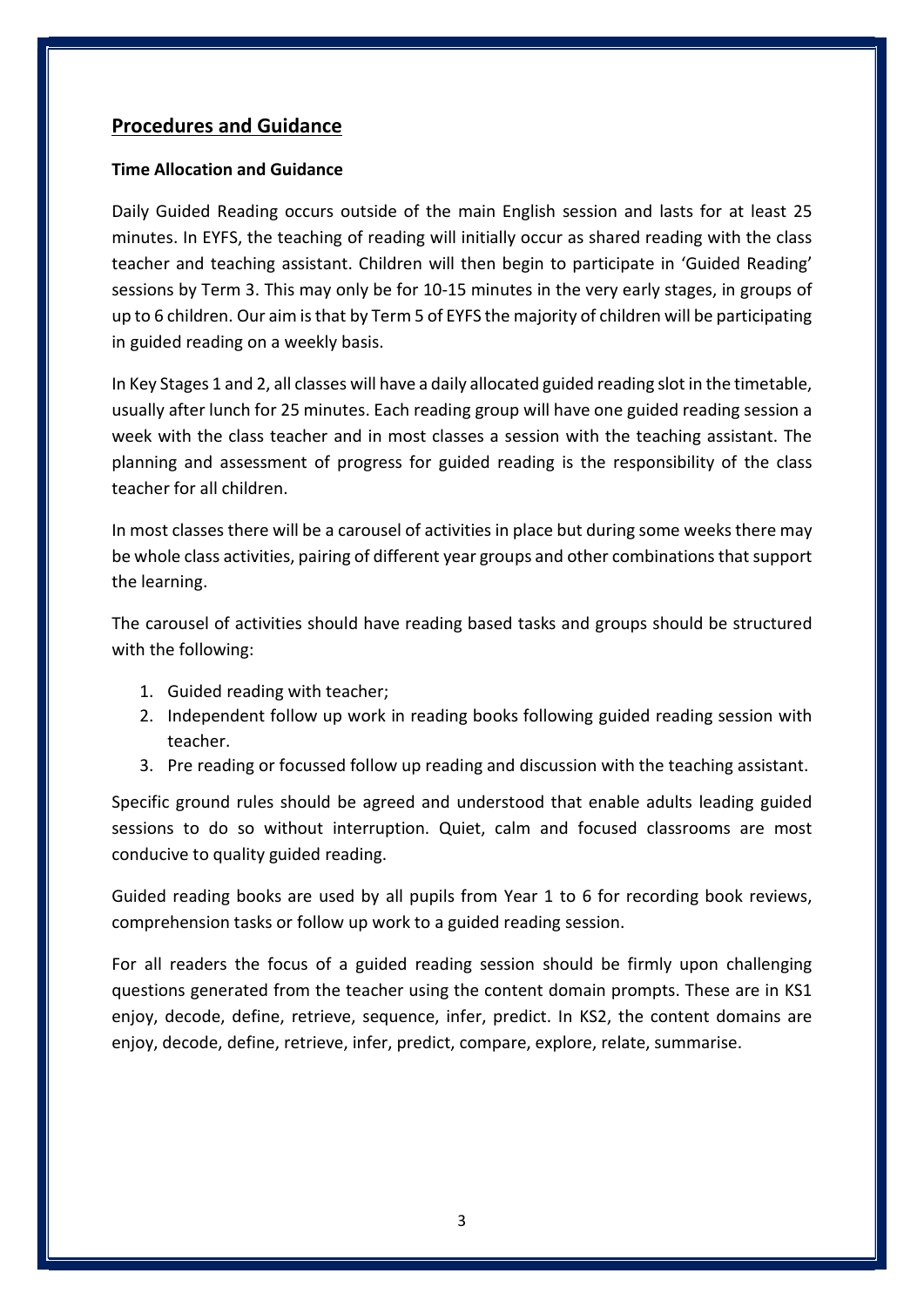#### Record Keeping

All teachers will have and maintain a guided reading file containing information related to reading such as phonic awareness, high frequency word checklists, benchmarking, groupings, informal assessments and planning. These should be made available to staff members undertaking an observation or moderation of guided reading.

All pupils will be grouped for guided reading on the basis of their reading ability. Reading observations, benchmarking and other formal and informal assessments will be used to inform these groupings. Groups should contain up to a maximum of 6 children.

The learning objectives for each guided group will be identified and observations used to inform ongoing assessment.

Texts will be carefully selected to help deliver the learning objective which will also be at the appropriate book band for that particular group of children (at a level of approximately 90% accuracy or more). Generally, genres used will endeavour to support the class text and provide deeper enrichment of the topics being studied in class.

#### Structure of a Guided Reading Session

All guided reading sessions follow the structure set out below:

Book Introduction -This provides the context for the reading. The teacher will activate children's prior knowledge and/or discuss the main themes of the text, including some prediction of the contents.

Strategy Check- Just prior to independent reading the teacher guides the children to focus on and apply key strategies while reading independently. Independent Reading- Children will read independently while the teacher gives focused attention to support, monitor and assess individuals as they read. Returning to the Text -The teacher asks questions, promotes discussion and interacts with the children to extend their thinking and develop their responses to the text.

 Follow Up (developed as a separate session) - An element of the text is used to teach a specific point related to current word or sentence level work.

#### Organisation and Planning

A guided reading session with an adult will follow a five part structure: book introduction, strategy check, independent reading, returning to the text and response to text.

A common planning proforma will be used which will also identify relevant follow up activities to take place to reinforce and consolidate understanding.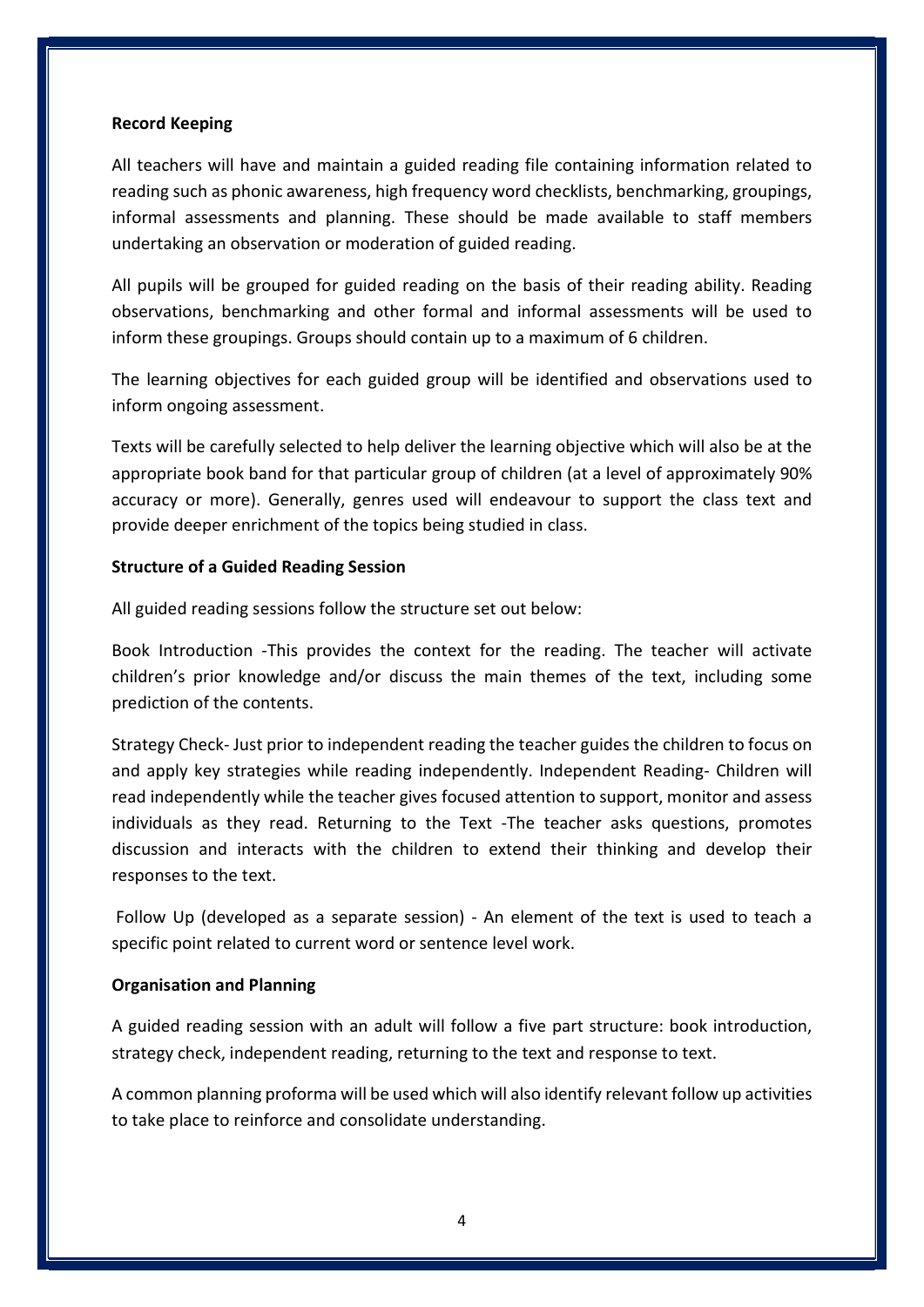Guided reading plans will be uploaded to the school system to make clear intended outcomes and the 'carousel' of activities to be undertaken by groups not engaged in reading with an adult.

#### Assessment

Teachers track pupils' progress in reading continuously and use the assessment information to inform planning for future lessons. Teachers keep track of children's progress using the record sheet attached to the front of their guided reading books. Teachers should also annotate the individual group guided reading record sheet to evidence children's learning to meet the reading objectives and any further incidental learning that occurs.

Assessment of progress is crucial to effective learning and progress in reading and it must be the basis for guided reading groups within each class which will be based upon ability.

Phonic tracking will be undertaken with pupils throughout EYFS and reading assessments made at the beginning of Key Stage 1. The purpose of these will be to ensure children are reading within the appropriate 'book band' and can be grouped with pupils of similar ability.

Brief assessment notes will be made for each pupil for each guided reading session on a common record sheet. This will help inform the teaching focus for subsequent sessions.

At the end of the EYFS, pupils will be assessed against the Early Learning Goals for Reading. Pupils undertake end of Key Stage 1 and end of Key stage 2 tests and teacher assessments at the end of Year 2 and 6. Progress in reading will be communicated to parents at the parent consultation meetings and through written reports.

 In order to hear less fluent children read more some teachers may choose to hold a discreet reading session for 5-10 minutes during the day in which they or their teaching assistant hear children read and give developmental feedback and support to children on such skills as segmenting and blending and expression and intonation. This is purely an opportunity to hear children read and as such does not form part of the guided reading session.

#### Resources

Books from the school guided reading selection will mostly be used for guided reading sessions, however there will be times when extracts or booklets are used or other resources such as in Years 2 and 6 when SATS style papers are being used and discussed.

Guided reading texts, including fiction, non-fiction, poetry and playscripts, in sets of 6 copies are stored centrally in the library area. Texts suitable for KS1 are located in the labelled trays under the home reader books in the KS1 area. Guided reading resources from KS1 are only to be used in class and may not be taken home. Staff are responsible for collecting and returning sets of books correctly.